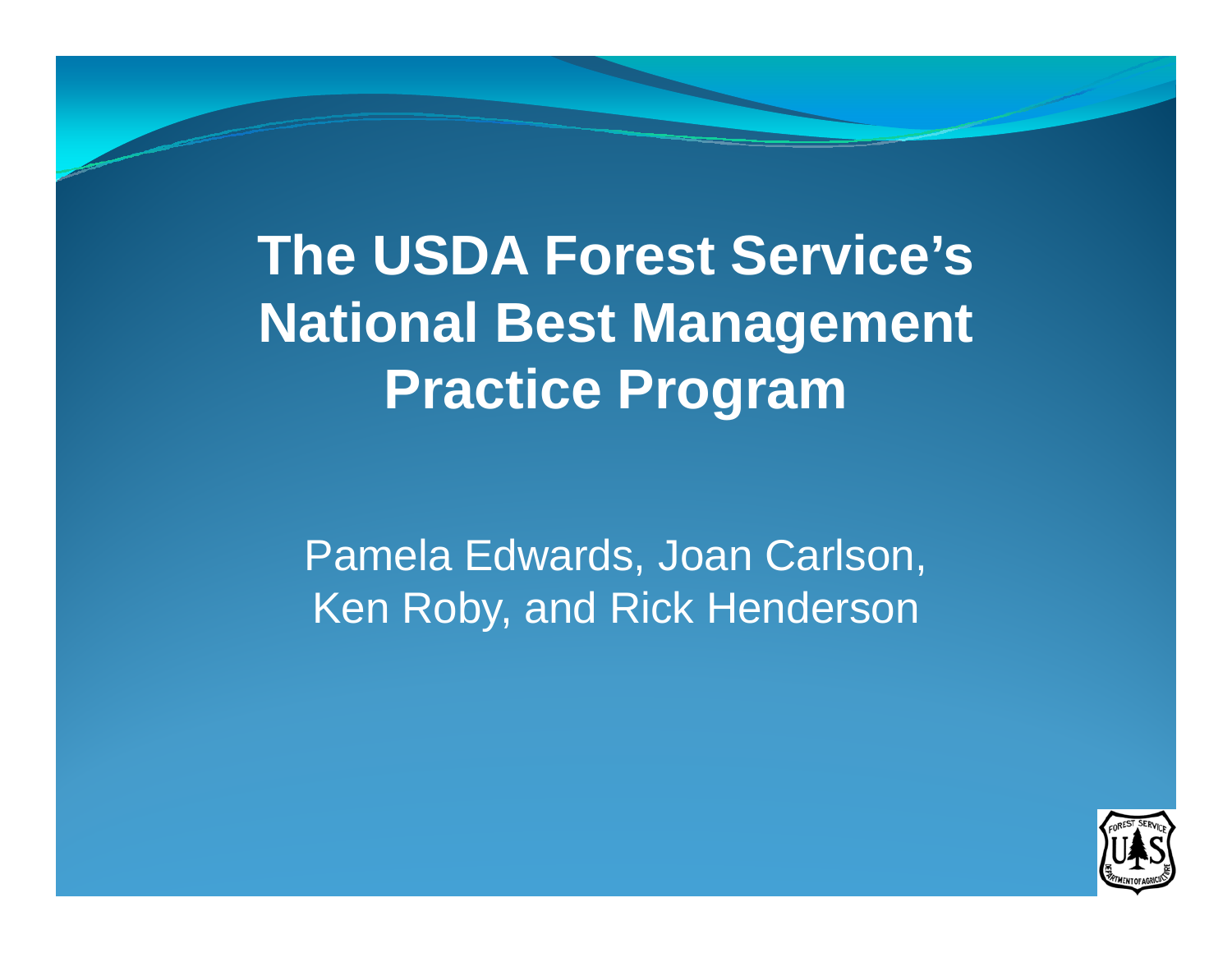# **Best Management Practices (BMPs)**

Techniques applied to, or methods incorporated into management activities to control nonpoint source pollution

#### Includes:

- **Planning measures**
- $\blacksquare$ Physical or structural techniques
- Operational or maintenance procedures

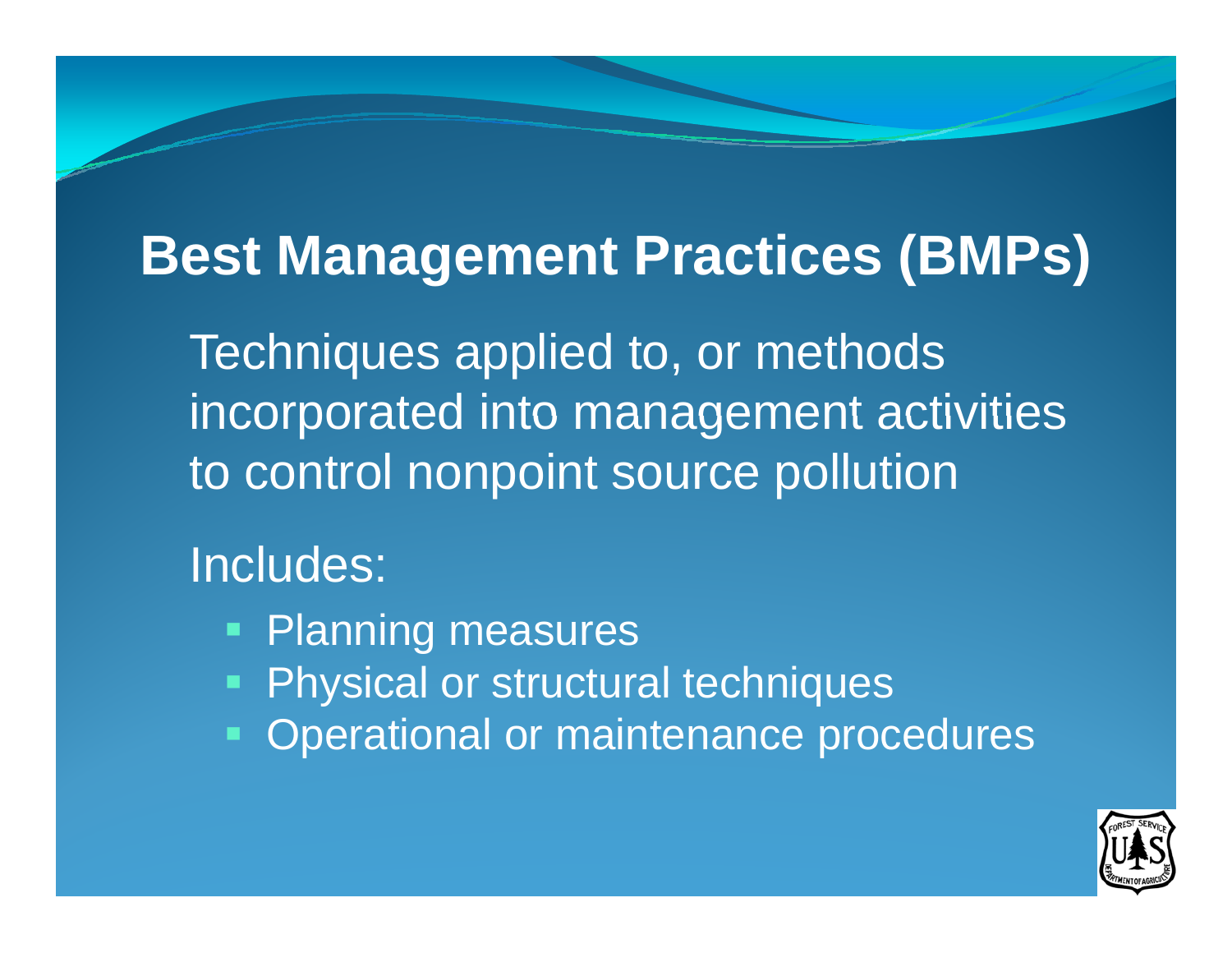# **Why the Forest Service Needs a National BMP Program**

- Ŧ Clean Water Act and Amendments state that BMPs should be used to control nonpoint source pollution
- Forest Service policy and Code of Federal Regulations direct the agency to use BMPs to control nonpoint source pollution
- **Forest Plans require the use of BMPs**

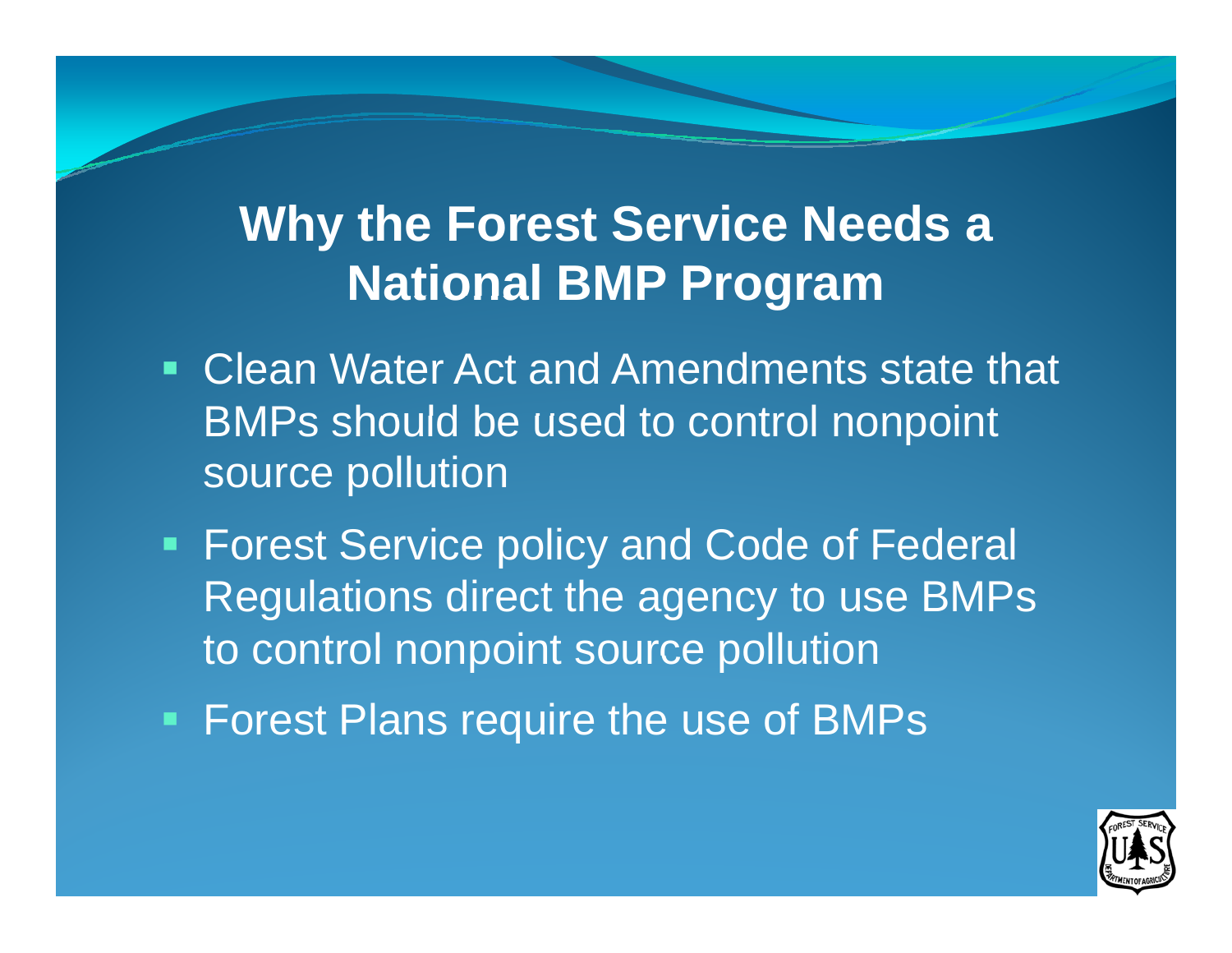### **Why the Forest Service Needs a National BMP Pro gram**

- Forests currently use Regional BMP guidance, State BMPs, and Forest Plan Standards & Guidelines to control NPS
- **Monitoring of BMPs varies by Region and by** Forest
- **The Agency lacks a consistent process for** demonstrating BMP implementation and effectiveness
- The National BMP Program is intended to improve agency accountability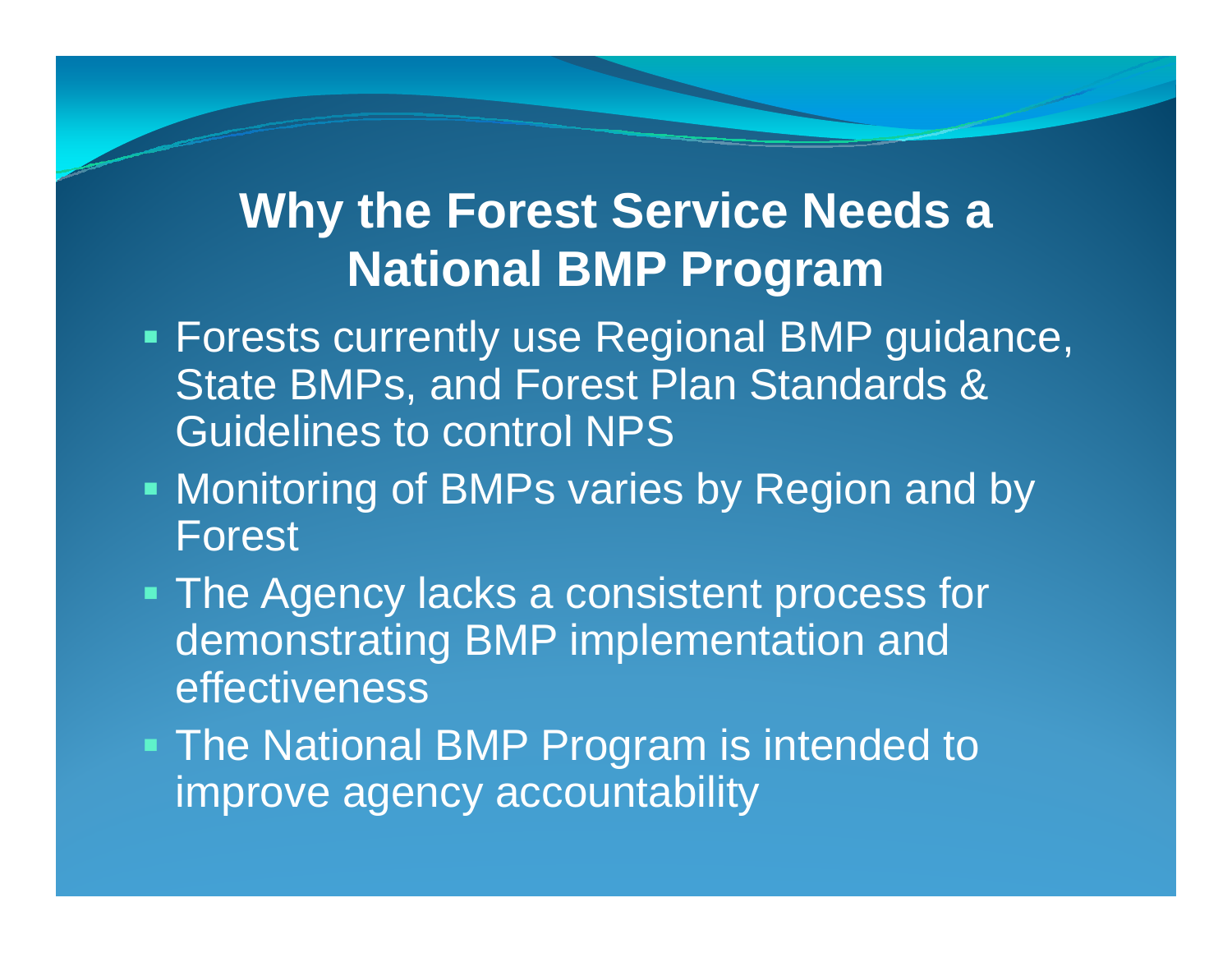# **Why the Forest Service Needs a National BMP Program**

- **BMP** use has allowed waterbodies to be placed in <sup>a</sup> "4b use has allowed waterbodies to be<br>d in a "4b" category rather than on 303(d) lists requiring TDMLs
- **BMP** monitoring provides documented support of Findings of No Significant Impact in NEPA anal yses
- **Compliance with Endangered Species Act**

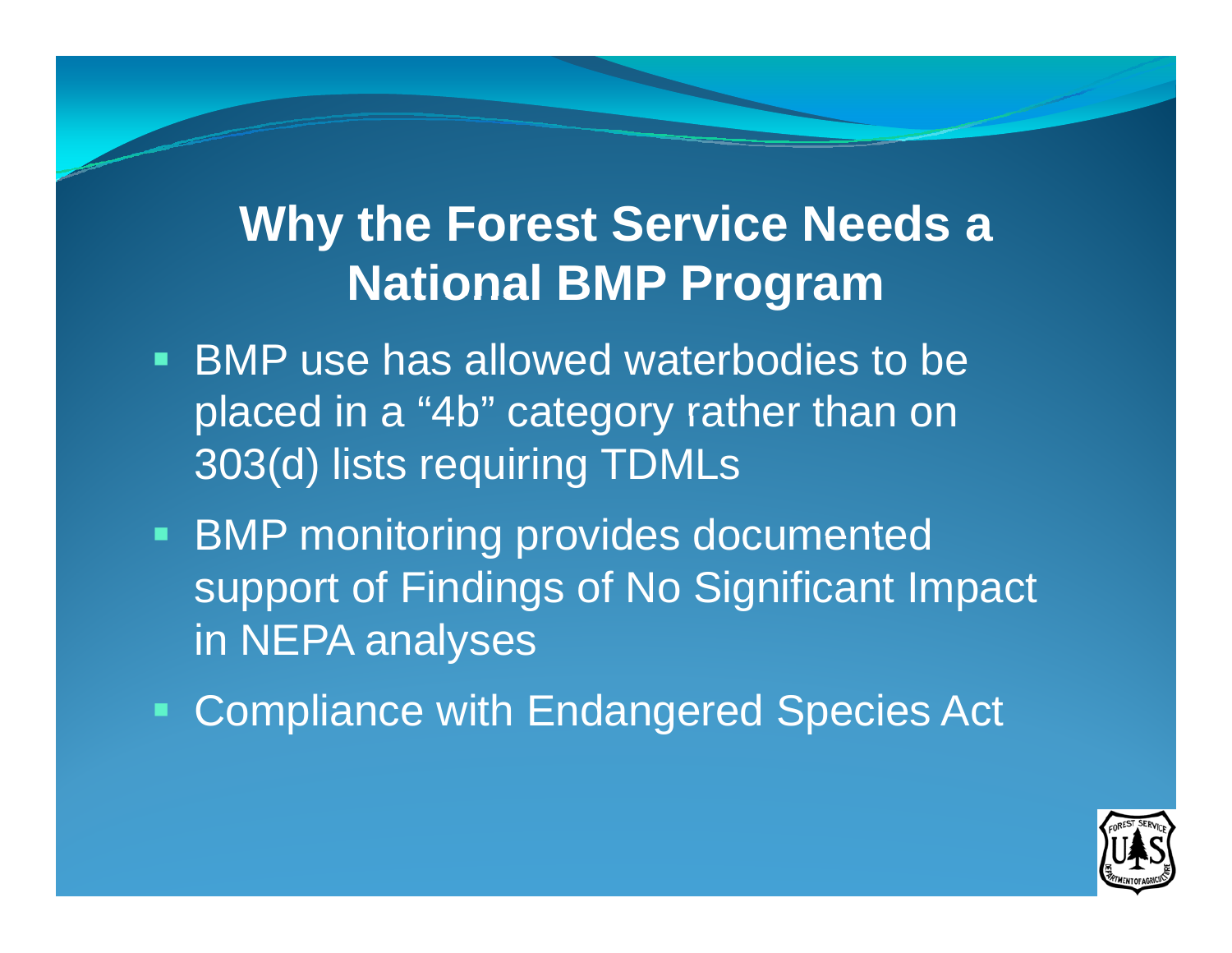# **Why the Forest Service Needs a National BMP Program**

- **Strengthen the Agency against lawsuits**
- **Forest Service has told EPA and Office of** Management and Budget it will develop a National BMP Program
- Lack of BMP monitoring for many Forest Service land management activities
- **Monitoring emphasizes implementation OR** effectiveness

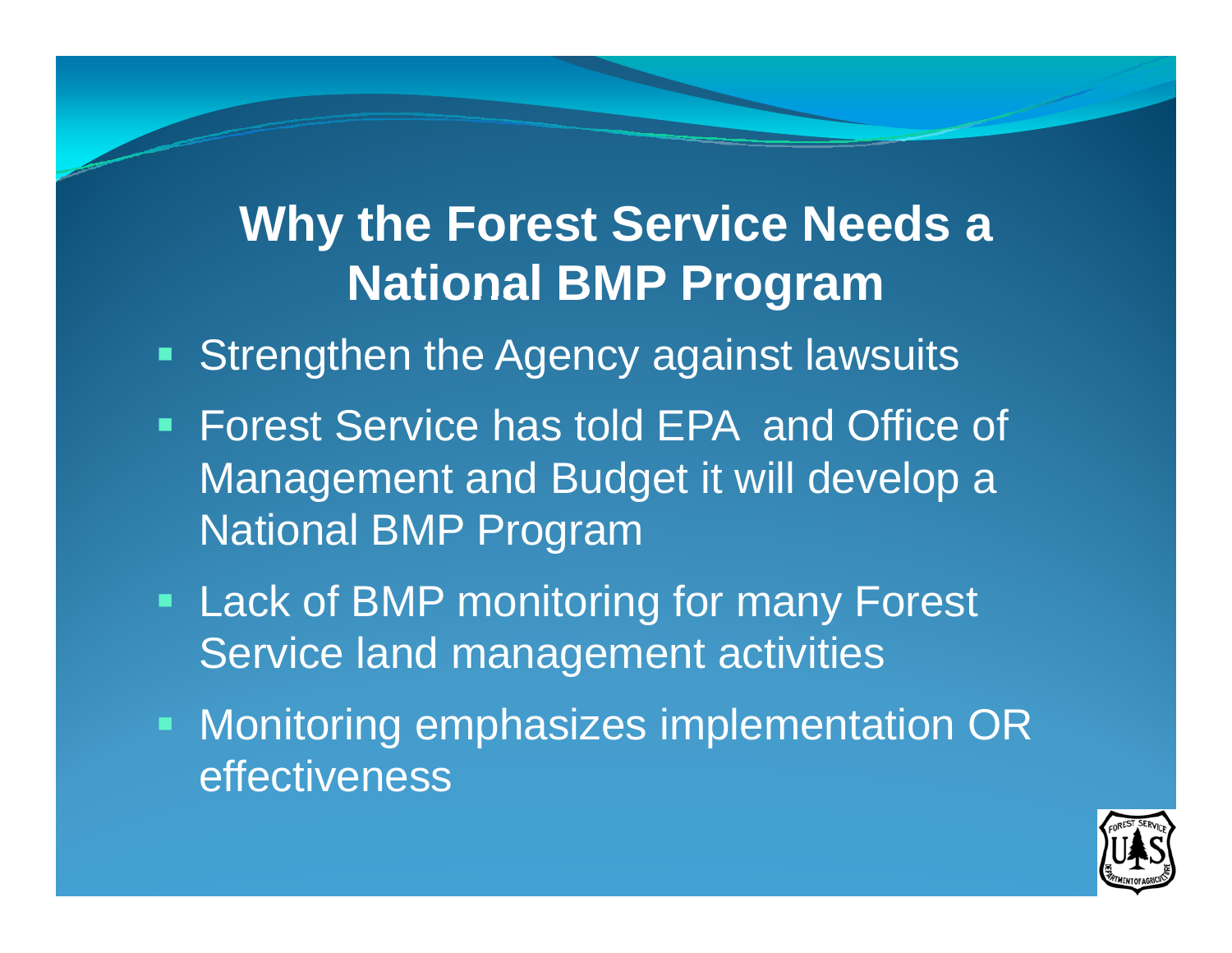# **National BMP Program**

Program Objectives:

- T. **E** Establish a set of National Core BMPs for application on National Forest System lands for major land management activities
- **Develop a consistent, repeatable approach** for monitoring BMP implementation and effectiveness of those activities

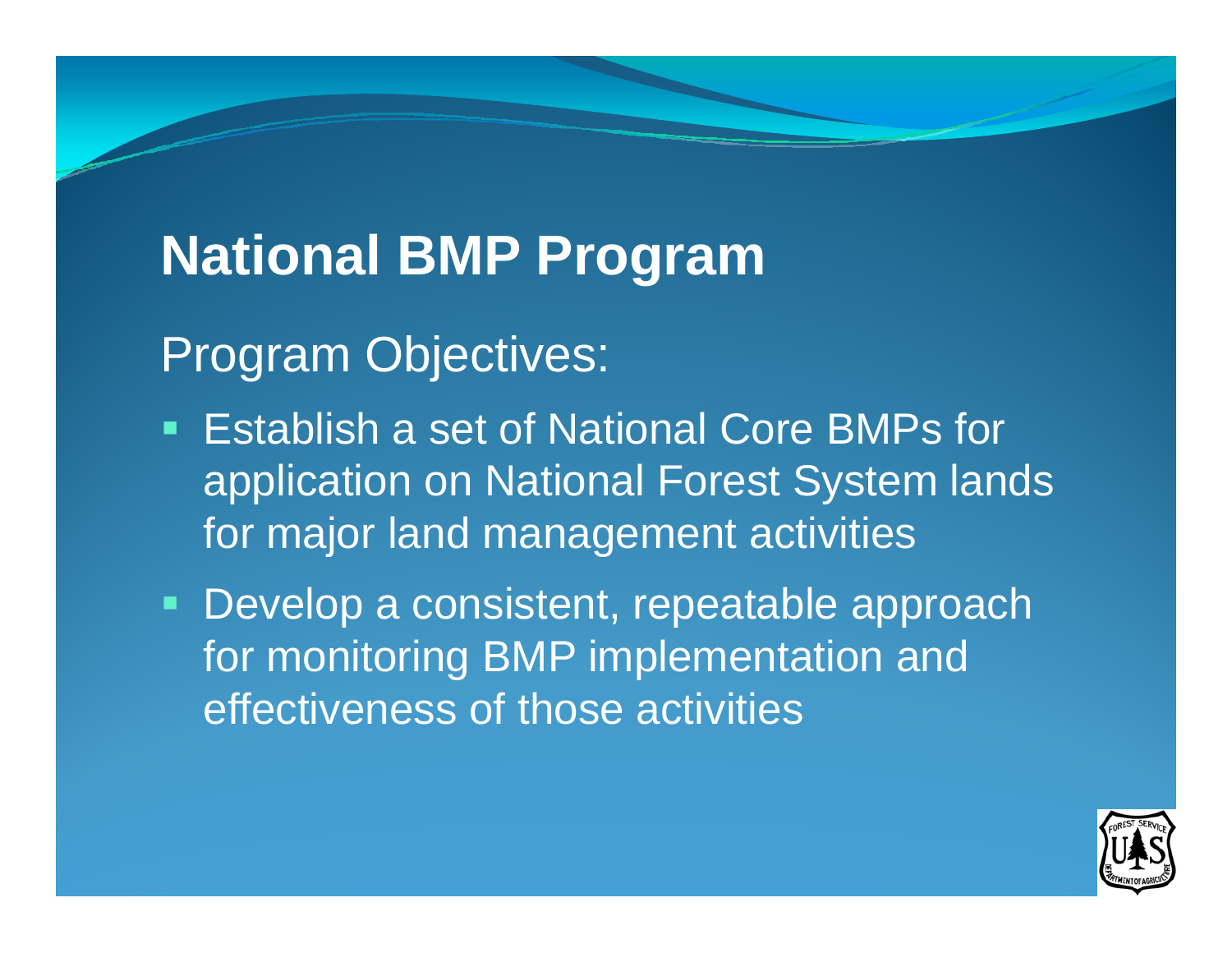# **National BMP Program**

#### Two Parts:

- $\blacksquare$ • Document describing the National Core BMPs
- **Monitoring program to evaluate BMP** implementation and effectiveness

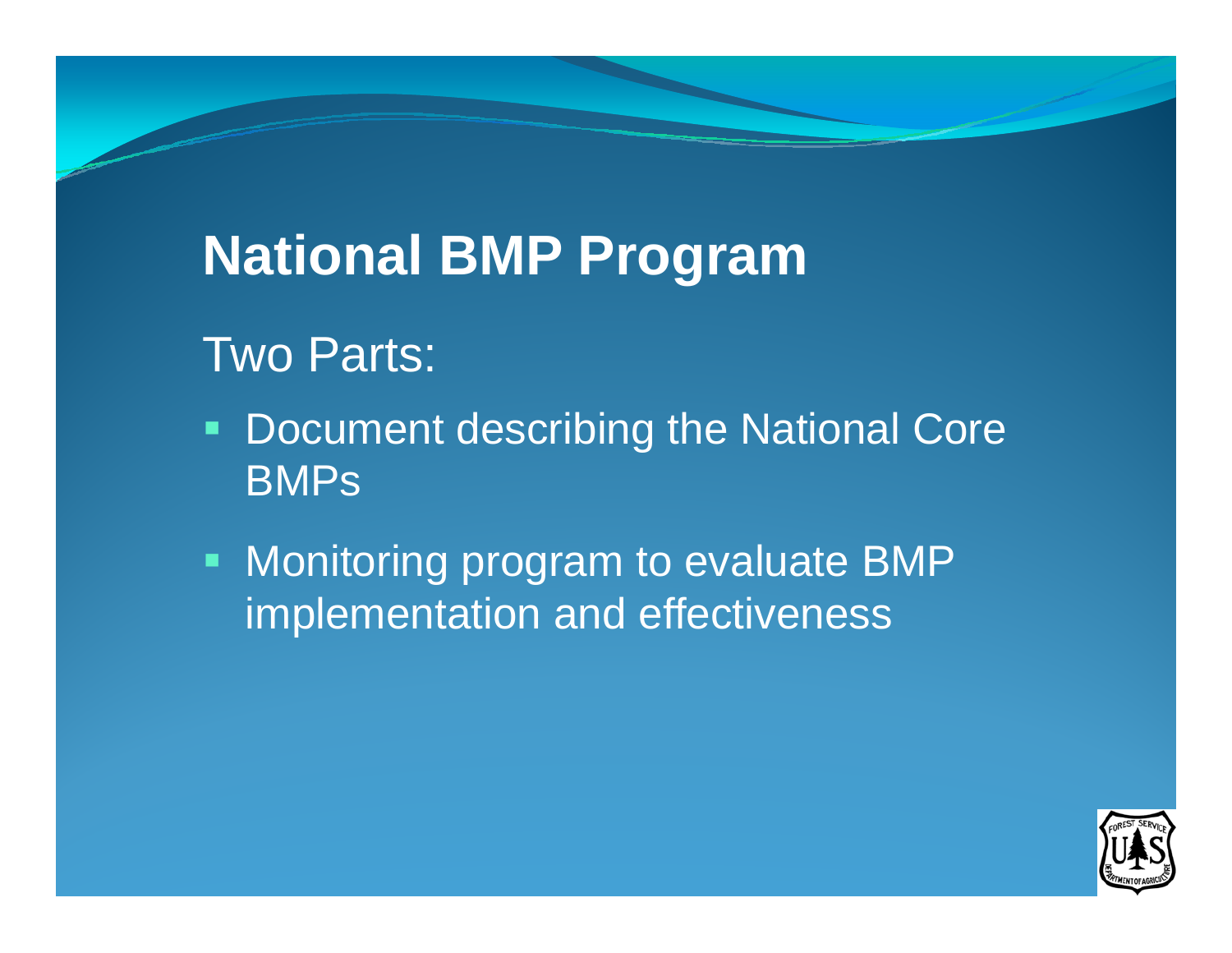Forest Service National Core BMPs – Nonpoint Source Pollution Control for Water Quality Management

#### **The Forest Service National Core Best Management Practices**

**Nonpoint Source Pollution Control for Water Quality Management on National Forest System Lands**

> **Internal Review DraftAugust 28 2009 28,**

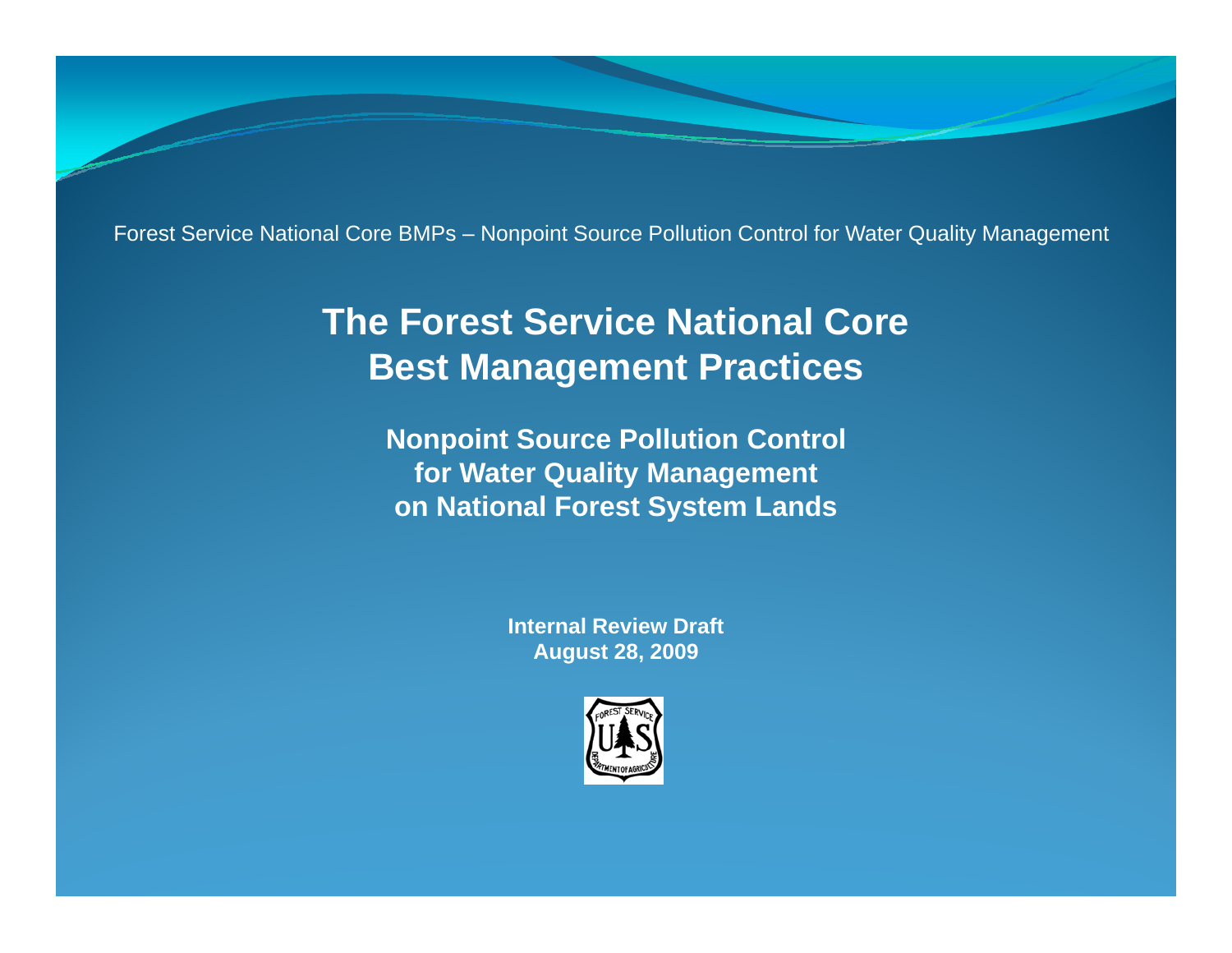### **Ten Land Management Activities**

- T Aquatic Ecosystems Activities
- **Chemical Use Activities**
- Facilities and Nonrecreation Special Use Activities
- **Wildland Fire Management Activities**
- **Minerals Activities**
- **Rangeland Management Activities**
- **Recreation Activities**
- Road Management Activities
- **Vegetation Harvest and Regeneration Activities**
- Water Uses Activities

And a General Planning BMP

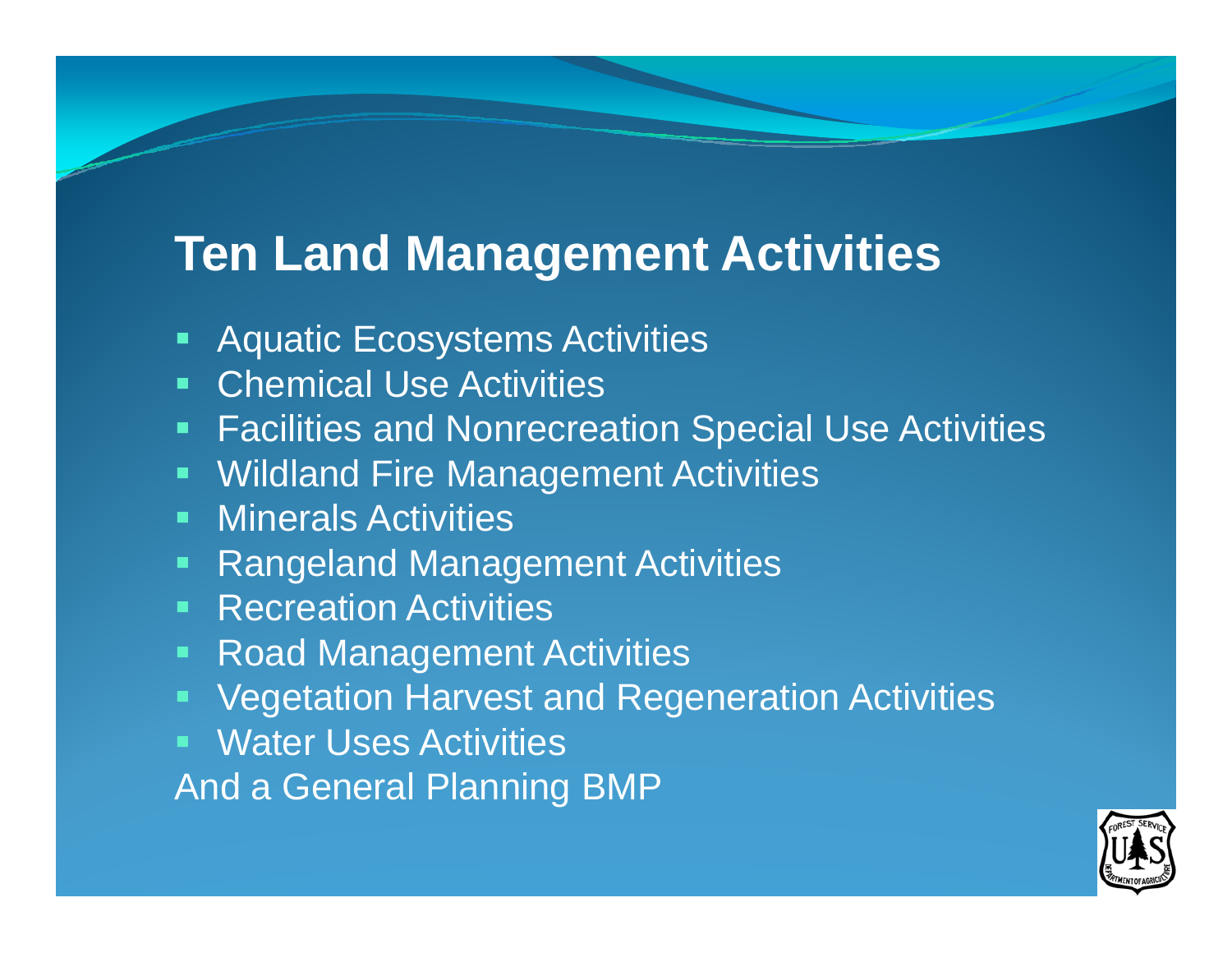# **Core BMPs**

- Nonprescriptive
- **If Identify a primary feature or type of activity to** consider to control NPS

e.g., Core BMPs in vegetation harvesting and regeneration are:

- Vegetation management planning
- Erosion prevention and control
- Streamside management zones
- Ground-based skidding and yarding
- Suspended yarding
- Landings
- Site preparation

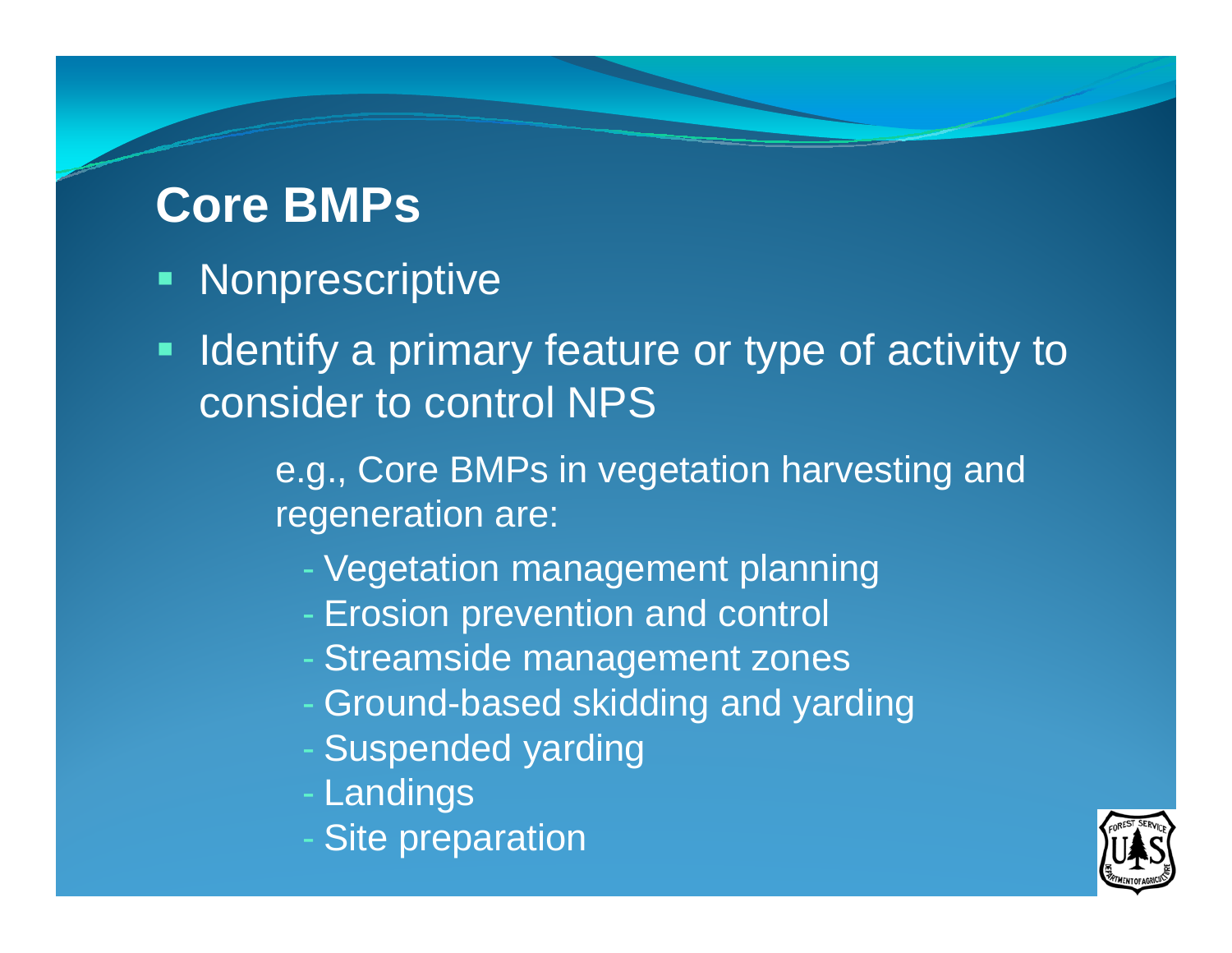# **Core BMPS**

- General Techniques are given for each BMP within an activity
- State BMPs, Forest Plan Standards and Guidelines and/or other local direction will be used to customize the applicable Core BMP techniques to site conditions at the project level

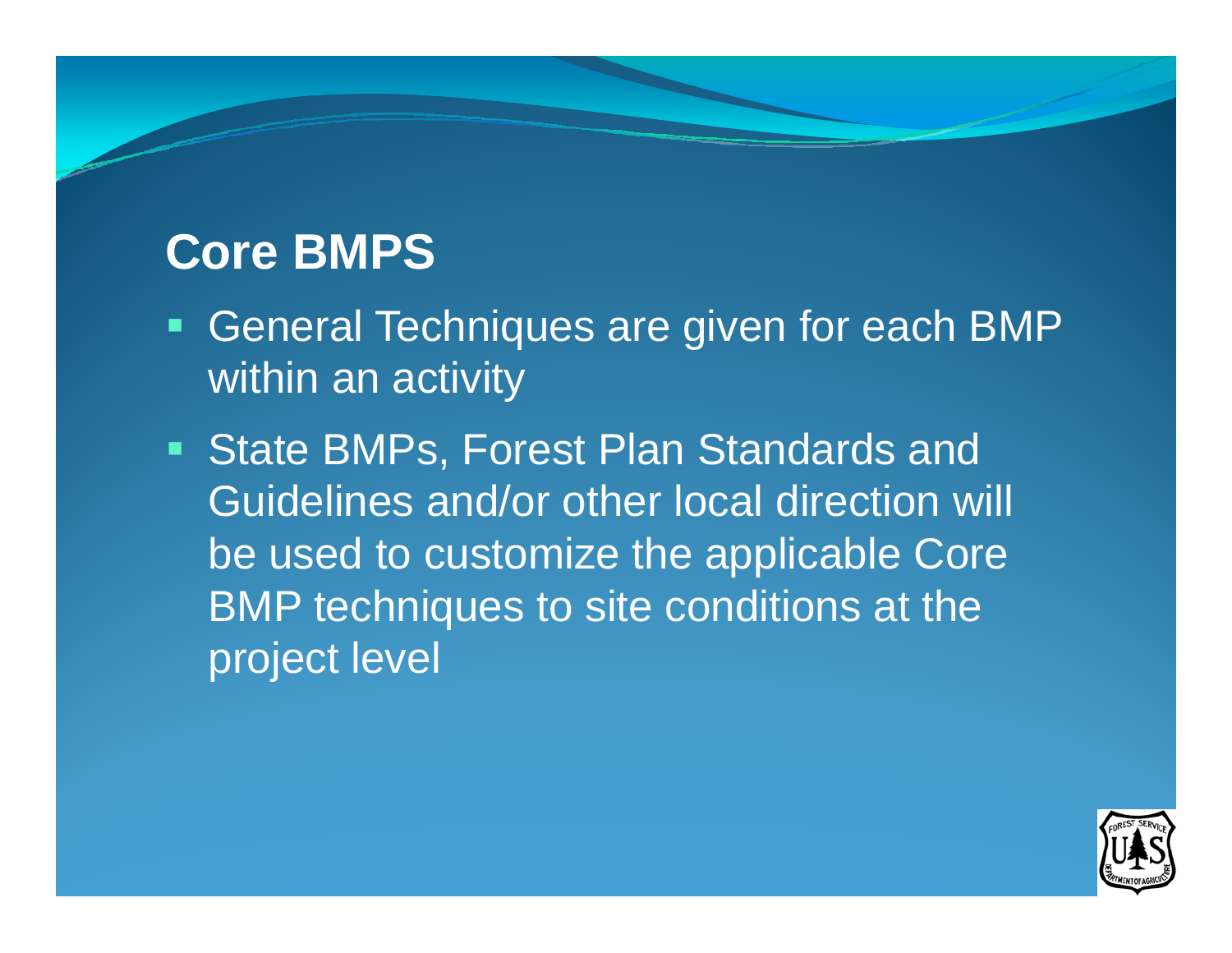- **Includes "good parts" of other BMP monitoring** programs
- Objective questions, repeatable responses
- **Questions to capture information on corrective** actions
- **Questions to capture information on adaptive** management
- **Questions/responses would be useful at the** local level

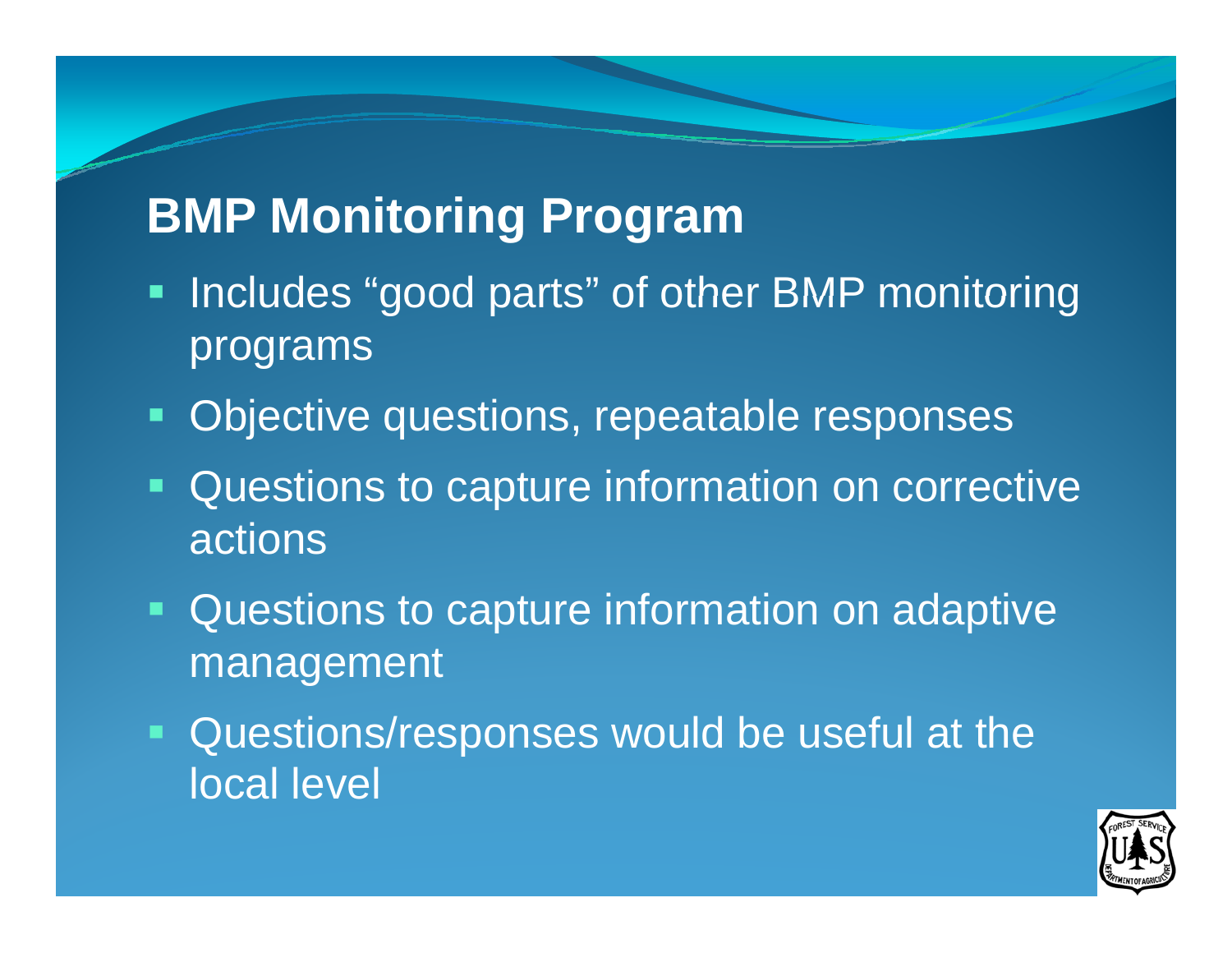- **Monitoring forms** 
	- Developed by teams of resources specialists
	- Usually 1 form for each core BMP, except planning Each form has 4 sections:
		- Header
		- Implementation
		- Effectiveness
		- General Comments
- Supporting documentation
	- Population development
	- Sam ple selection
	- How to monitor
	- Question-by-question instructions for each form

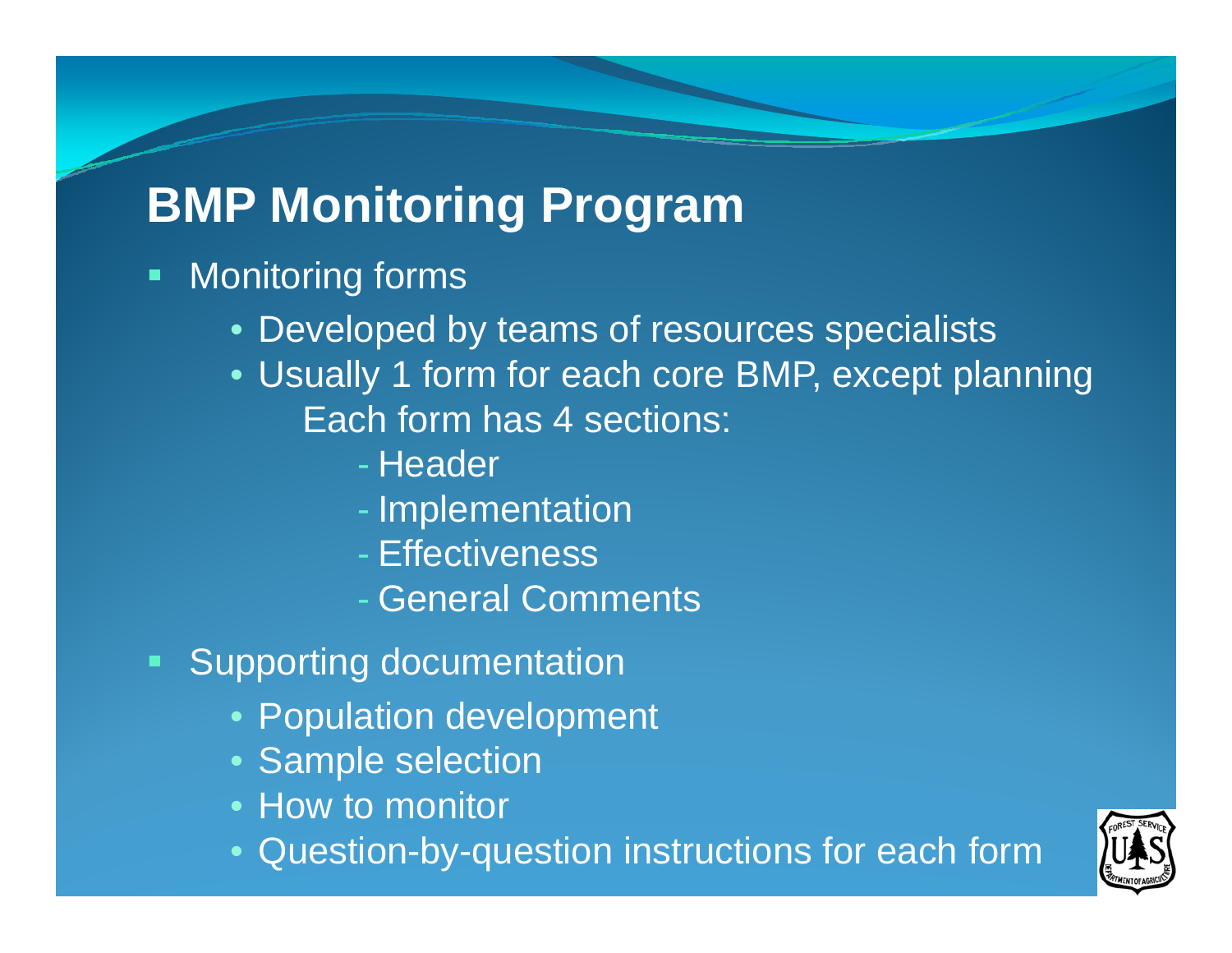- **Header (general and site information; sorting)**
- **STATE**  Implementation (did we do what we said we'd do)
	- Was NPS considered during planning (NEPA)
	- Did NPS considerations in NEPA decision make it into contract or plan
	- Were NPS-related BMPs fully implemented
	- Corrective management actions needed
	- Adaptive management actions needed

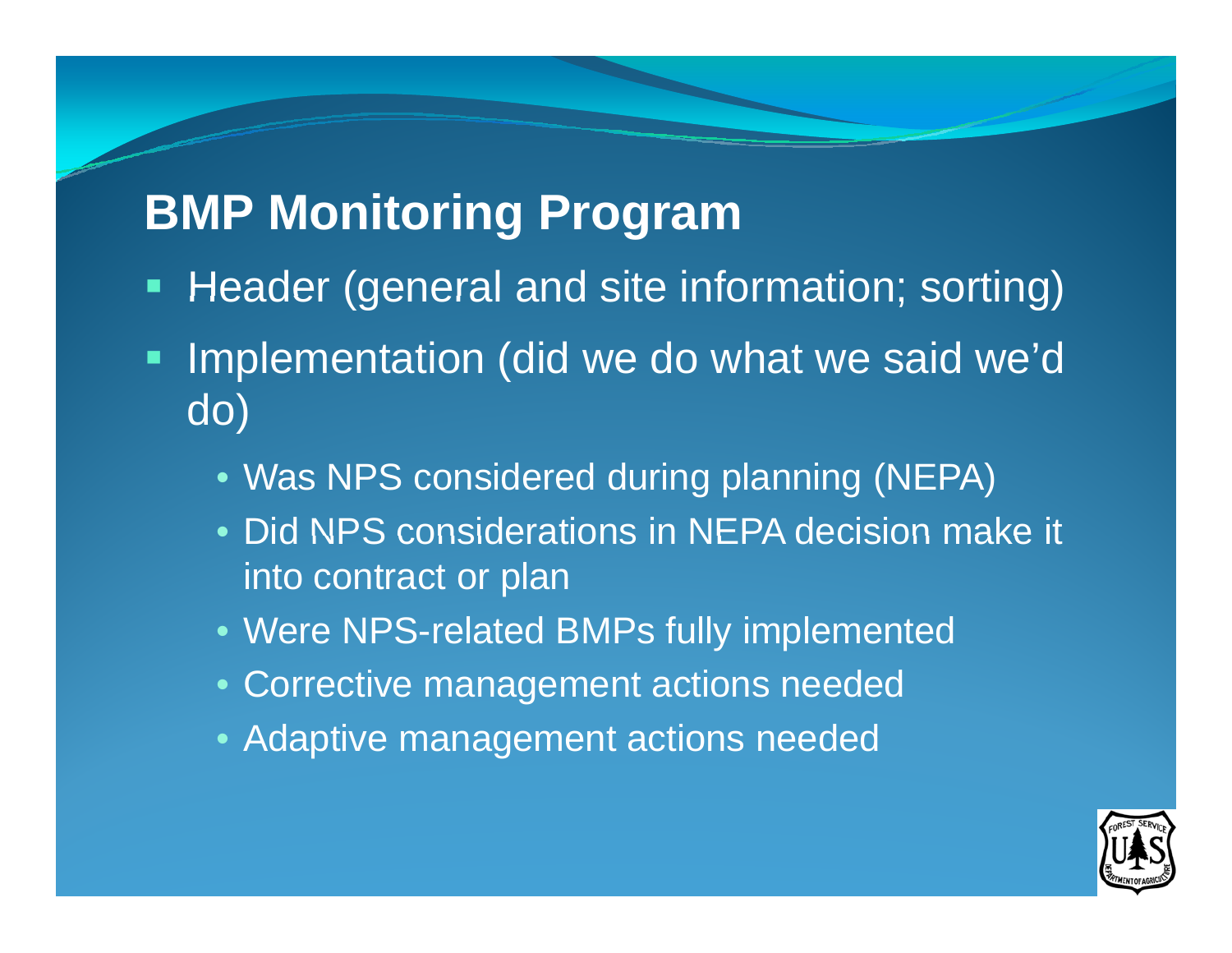- **Effectiveness (did implemented BMPs control** NPS)
	- Tiered back to implementation
	- Were BMPs effective at controlling NPS pollution
	- Causes and sources of NPS pollution
	- Corrective management actions needed
	- Adaptive management actions needed
- General Comments

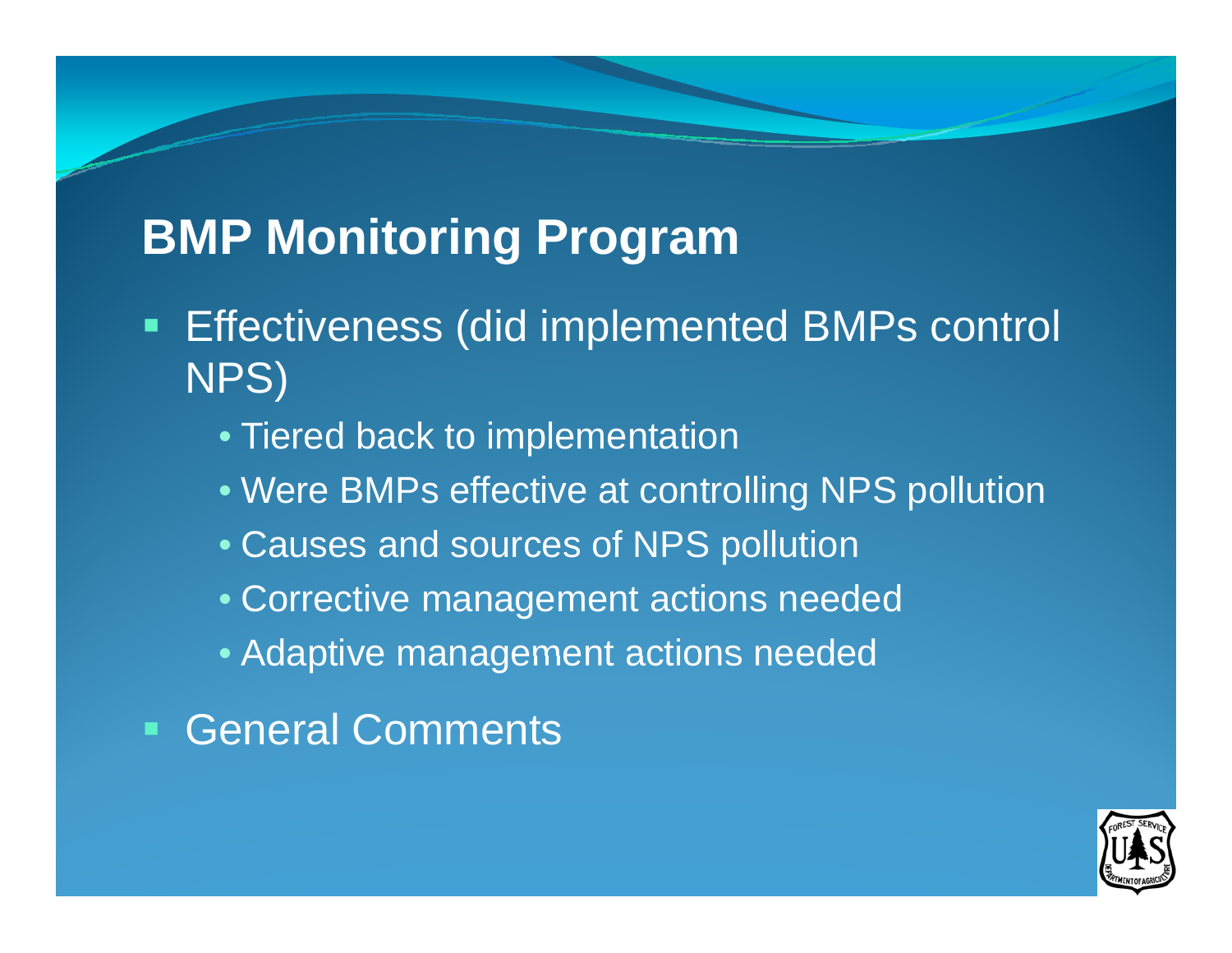### **Monitoring Form Status**

- Vegetation Management and Rangeland Management forms field tested and revised
- Minerals, Fire, Roads forms ready for field testing
- Recreation, Water Uses, and Aquatic Ecosystems forms will be ready for field testing this summer
- Chemical Uses, and Facilities and Nonrecreation Special Uses forms will be developed this summe r